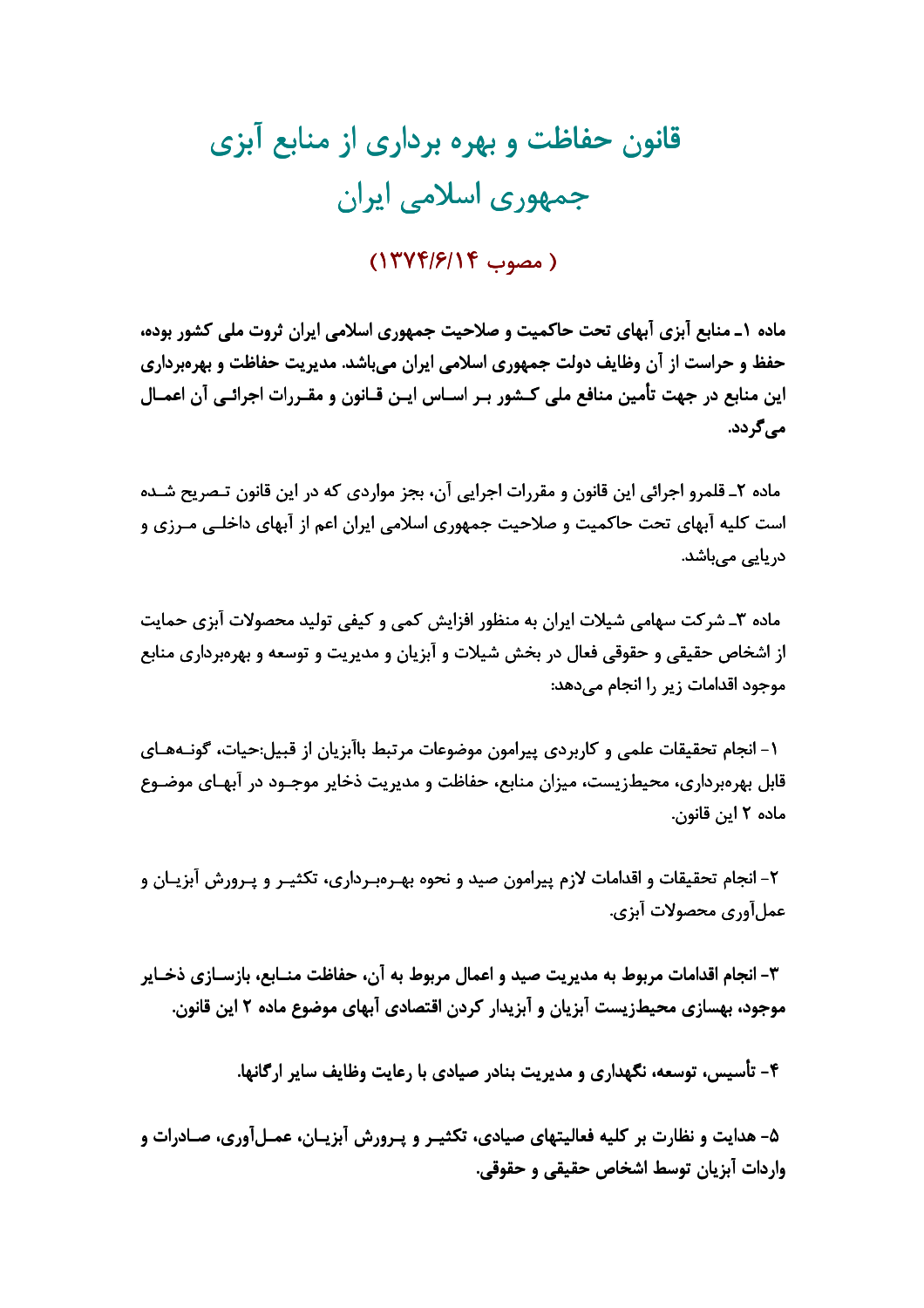۶- تشويق و حمايت فعاليتهاي صيد و صيادي، توليد و پرورش آبزيان و صنايع تبـديلي آبزيـان از طريق انجام مطالعات، ارائه آموزش و ترويج و خدمات فني ومشاورهاي.

تبصرهـ وظايف و اختيارات شركت سهامي شيلات ايران در ايـن قـانون نـافي وظـايف و اختيـارات سازمان حفاظت محيطزيست نخواهد بود.

ماده ۴ـ صید و فرآوردههای عملآوری شده بر روی شناورهای صیادی در آبهای تحت حاکمیـت و صلاحیت جمهوری اسلامی ایران در حکم تولیدات داخلـی محـسوب مـی٤گـردد و صـدور آن تـابع مقررات صادرات و واردات کشور مے باشد.

ماده ۵ـ ثبت شناور ماهیگیری توسط سازمان بنادر و کشتیرانی منوط به موافقـت کتبـی شـرکت سھامی شیلات ایران مے،باشد.

ماده ۶ـ هيچ شخص حقيقي يا حقوقي نمي تواند بدون كسب پروانه معتبر مبادرت به بهرهبـرداري آبزیان در آبهای موضوع ماده ۲ این قانون نماید شرایط صدور، تعلیق، ابطال، مـدت اعتبـار و نحـوه تمدید و انتقال کلی یا جزیی و میزان تعرفه پروانه صید بر اساس آیین نامه اجرایی این قانون تعیین مے ,گر دد.

ماده ۷ـ میزان تعرفه مربوط به شناورهای خارجی که وفق ضوابط مقـرر در ایـن قـانون اقـدام بـه فعالیتهای صیادی در آبهای تحت حاکمیت وصلاحیت جمهوری اسلامی ایران می;نمایند به پیشنهاد وزارت جهاد سازندگی و تصویب هیأت وزیران تعیین می گردد.

ماده ۸ـ تعاونیها، اتحادیهها و شرکتهای مرتبط با صید وپرورش آبزیان با رعایت قوانین و مقررات وزارت تعاون و با موافقت و نظارت شیلات تأسیس می شود.

ماده ۹\_ بنادر صیادی تحت سرپرستی و نظارت شیلات اداره خواهد شد.

تبصرہ ۱ـ ارائه خدمات و ادارہ تأسیسات بندری حسب مورد مے توانـد بـه شـر کتهای تعــاونی پــا خصوصی واگذار شود.

تبصره ۲ـ شیلات مجازاست بابت حق ورود، پهلوگیری و توقف شناورها در بنادر صیادی مبالغی را بر اساس تعرفههایی که به تصویب هیأت وزیران میرسد، دریافت دارد.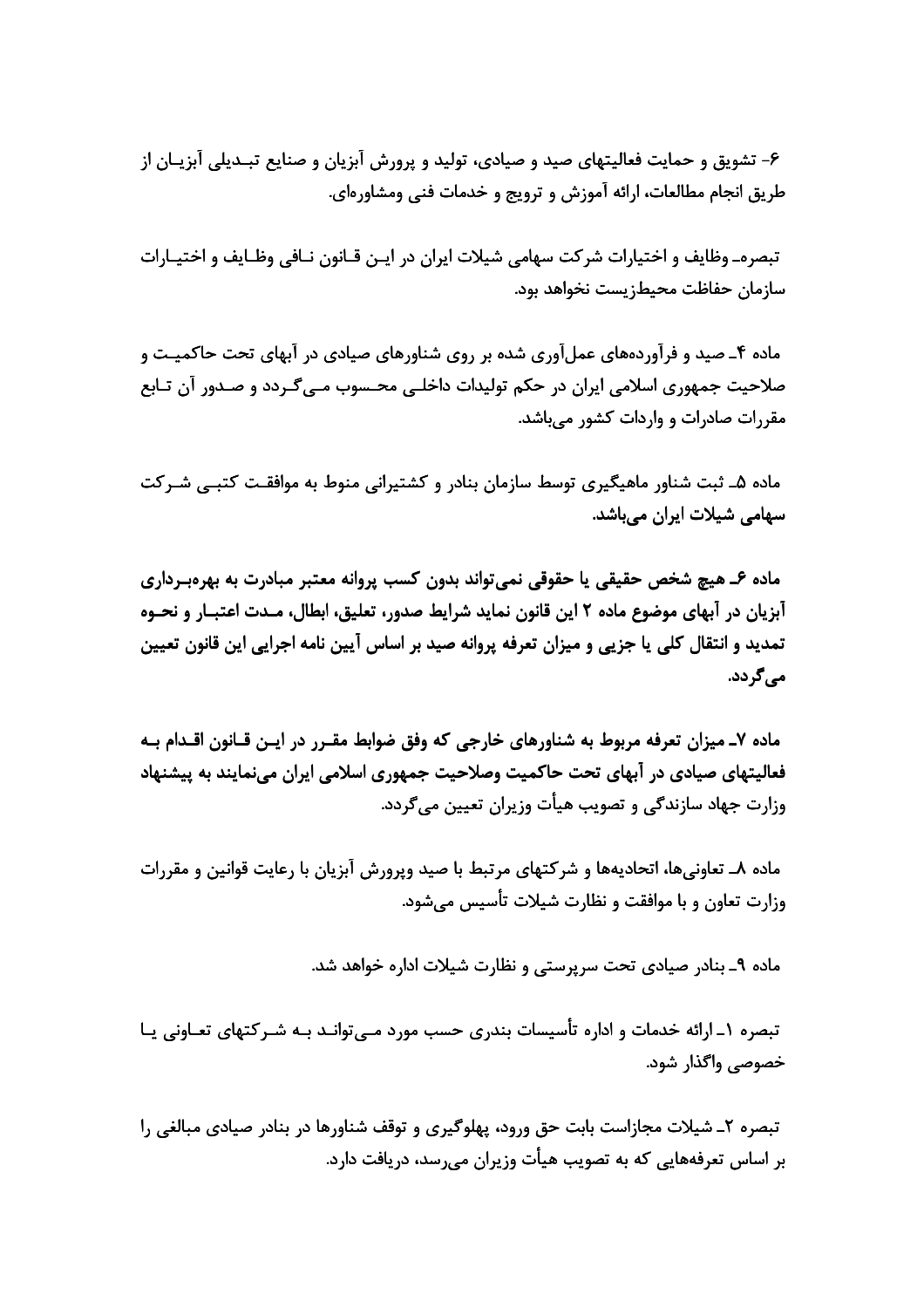ماده ۱۰ـ به منظور حمایت از صیادان ساحلی فعالیت شناورهای صـید صـنعتی در داخـل آبهـای ساحلی جمهوری اسلامی ایران ممنوع میباشد.

ماده ۱۱ـ به منظور حمایت ازفعالیتهای صید و صیادی :

الف ــ شیلات می تواند مالکان شناورهای صید صنعتی ایران و خــارجی را ملــزم بــه بیمــه نمــودن شناورهای خود نزد بیمهگران ایرانی یا دارای نمایندگی در ایران برای جبران خسارت احتمالی وارده از جانب این شناورها در محدوده آبهای ساحلی به شناورهای صید ساحلی بنماید.

ب۔ صندوق بیمه محصولات کشاورزی مکلف است نسبت به بیمه نمودن محصولات صـید شـده و سایر شرکتهای بیمه نسبت به بیمه نمودن ابزار و آلات صید اقدام نماید.

جـ شرکت سهامی شیلات ایران هنگام صدور پروانه صید و صیادی برای کلیه شناورها موظف است قبلاً بیمه نامه شناور و ابزار و ادوات را دریافت نماید.

ماده ١٢ـ حمل و استفاده از ابزار و ادوات صـيادي غيـر مجـاز و همچنـين مـوادي از قبيـل مـواد منفجره، سمی و یا برقی که باعث ضعف، بیماری و یا مرگ آبزیان شوند ممنوع میباشد.

ماده ۱۳ـ شناروهای صیادی خارجی مجاز به صید در آبهای موضوع ماده (۲) این قانون نمی باشند مگر براساس شرایط مندرج در موافقتنامههای منعقده مابین دولت جمهوری اسلامی ایران و دولت صاحب پرچم.

صید شناورهای صیادی خارجی برای شرکتهای ایرانی که با موافقت شیلات و بـر اسـاس مقـررات مندرج در این قانون و سایر قوانین موضوعه جمهوری اسلامی ایران نـسبت بـه انعقــاد قــرار داد بــا صاحبان شناورهای صیادی خارجی اقدام نمودهاند، مجاز می،باشد.

ماده ۱۴ـ طرح مدیریت ذخایر آبهای مندرج در ماده (۲) این قانون بـا هـدف شناسـایی و معرفـی ذخایر قابل بهرەبرداری بر اساس مطالعات و تحقیقات علمی شیلات تهیه میگردد. این طرح باید در برگیرنده شرایط زمانی، مکانی، مقداری، روشی، گونهای و ابزاری صید آبزیان باشـد بـه نحـوی کـه بهرهبرداری پایدار از منابع آبزی را تضمین نماید.

تبصرهـ شیلات مكلف است پروانه صید را بر اساس طرح فوق صادر نماید.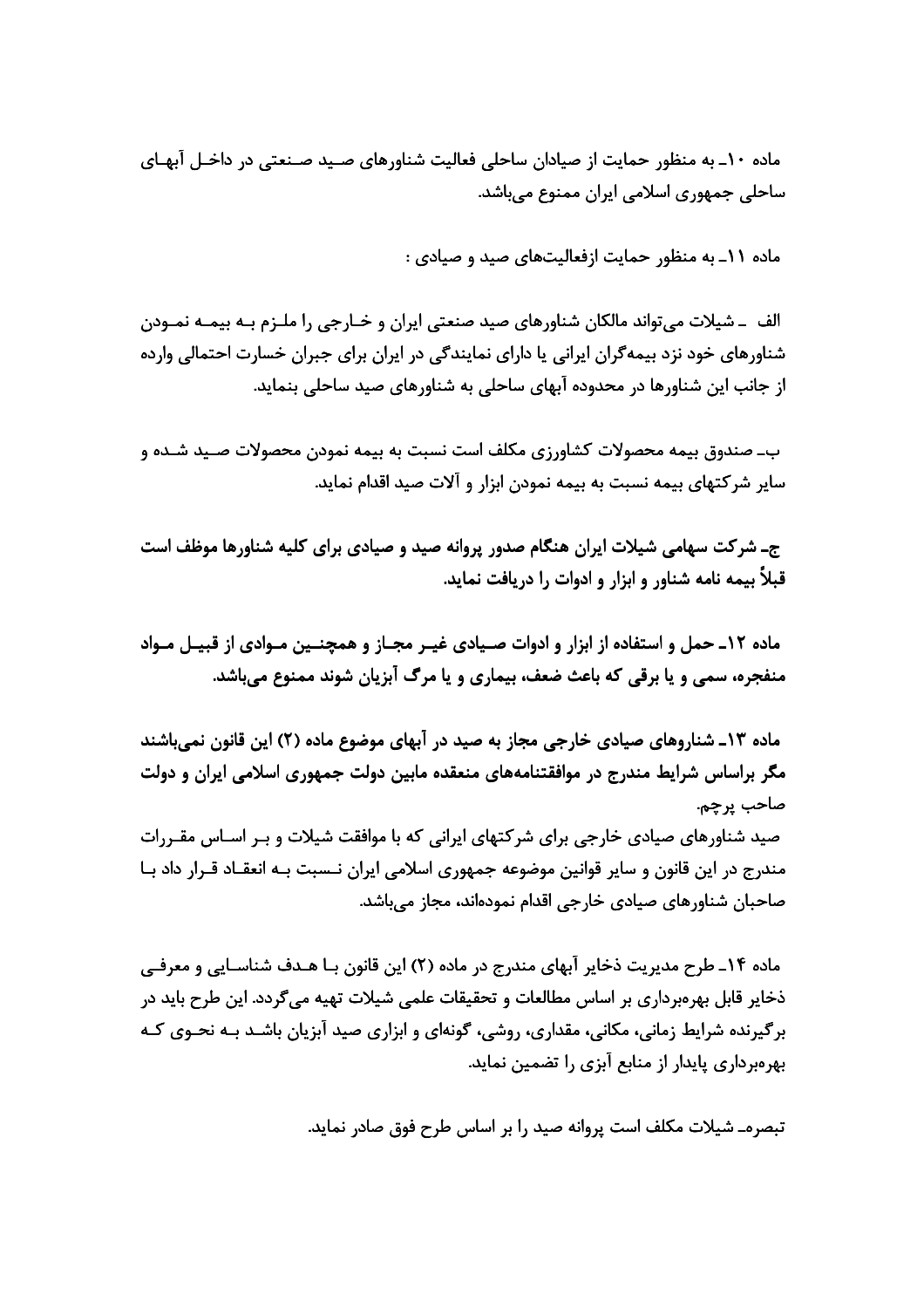ماده ۱۵ـ شناورهای صیادی مجاز به فعالیت در آبهای موضوع ماده (۲) این قانون مکلفند علائـم، اسامی، حروف و شمارههایی که طبق ضوابط مندرج در مقررات اجرایی این قانون شناسایی و تعیین هویت آنها را ممکن میسازد به طور دائم در معرض دید قرار دهند.

ماده ۱۶ـ شناورهای صیادی مجاز به فعالیت در آبهای موضـوع مـاده (۲) ایـن قـانون و همچنـین شناورهای صیادی ایرانی فعال در خارج از آبهای موضوع ماده (۲) این قانون مکلفند دادههای آمار و اطلاعات مربوط به صید انجام شده را در اوراق چاپی و در مدت زمانی معینی که در مقررات اجرایی تعیین میشود به شرکت سهامی شیلات ایران انتقال دهند.

ماده ١٧ـ انجام هر گونه فعالیت تکثیر و پرورش آبزیان با کسب مجوز از شـرکت سـهامی شـیلات ايران توسط اشخاص حقيقي و حقوقي كه داراي شرايط مندرج در اين قانون و مقررات اجرايـي آن هستند، مجاز مے باشد.

ماده ۱۸\_ چنانچه ایجاد مزارع و تأسیسات تکثیر و پرورش آبزیان باعث خـسارت بـه منــابع آبـزی شود، صدور مجوز تکثیر و پرورش ممنوع خواهد بود. در صورتی که تأسیسات تکثیـر و پـرورش در معرض آلودگی یا بیماریهای مسری باشند، شیلات موظف است دستور اتخاذ تدابیر حفاظتی لازم را صادر نماید.

ماده ۱۹ـ اقدامات موضوع ماده (۳) شرکت سهامی شیلات ایران در آبهای داخلی (پشت سدها پـا رودخانهها) باید با هماهنگی قبلی وزارت نیرو منطبق با برنامههـای اسـتفاده از آب صـورت گیـرد. آبزیدار کردن آبهای مورد استفاده برای شرب یا آبهایی که برای مصارف کشاورزی باید طبق برنامه تأمین آب در زمان معین رها شده و به مصرف برسد صرفاً پس از هماهنگی و کسب مجوز از وزارت نیرو میسر میہاشد.

ماه ۲۰ـ ضوابط مربوط به ساخت تأسیسات عملآوری و انجام هر گونه فعالیت عملآوری و کنترل و نظارت بر فعالیتهای این مؤسسات توسط شرکت شیلات تعیین می گردد.

ماده ۲۱ـ بازرسی و کشف جرایم در اجرای این قانون و آیـین نامــه اجرایــی آن از طریــق نیــروی انتظامی به عنوان ضابط قوۂقضاپیه انجام مے,شود.

تبصره- حدود اختیارات و شرح وظایف مأمورین نیروی انتظامی در اجرای ایـن قـانون باتوجـه بـه مقررات نیروی انتظامی تعیین خواهد شد.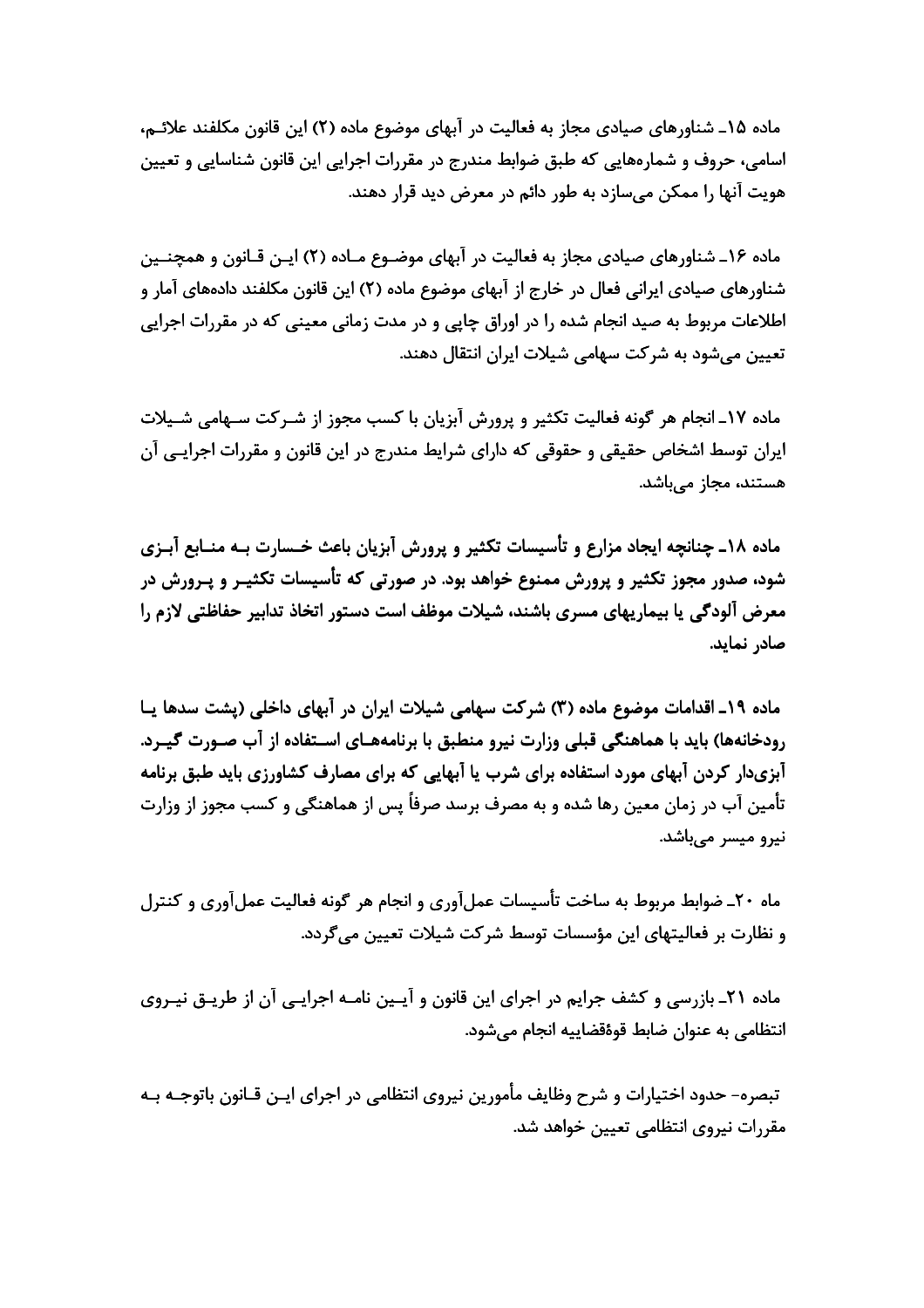ماده ٢٢ـ الف\_ هر شناور صيادي خارجي كه بدون كسب پروانه لازم پيش بيني شده دراين قــانون اقدام به انجام فعالیت صیادی در آبهای مذکور در ماده ۲ این قانون بنماید، به پرداخت جزای نقدی از دومیلیون ریال تا یکصدمیلیون ریال و مصادره محصولات صیادی محکـوم مـی۴گـردد. عـلاوه بـر مجازات فوق|لذکر دادگاه می تواند شناور صیادی، آلات و ادوات صید و سایر ابزار موجود در شناور را نیز مصادره نماید.

ب۔ مرتکبین جرایم ذیل: ١\_ انجام فعاليت صيادي اشخاص ايراني بدون كسب پروانه لازم پيش بيني شده در اين قانون. ۲\_ انتقال غیر مجاز محصولات صیادی از شناور به شناورهای غیرمجاز. ۳ـ عرضه و انتقال آبزیان به منظور تکثیر و پرورش آنها بدون داشتن گواهی بهداشتی ۴ـ فروش آلات و ادوات صیادی غیرمجاز ۵ـ تغییر مسیر،ایجاد موانع فیزیکی و احداث هر گونه تأسیسات غیرمجاز در رودخانههایی کـه بـه عنوان مسير مهاجرت يا تكثير طبيعي آبزيان تعيين شدهاند.

۶ـ ایجاد هر گونه آلودگی یا انتشار بیماریهای مُسری و تخلیه فاضلابهای صنعتی و هر گونـه مـواد آلاینده که باعث خسارت به منابع آبزی شود.

با حکم محاکم قضائی محکوم به پرداخت جزای نقدی تا سه برابر ارزش محصول (متناسب با نــوع تخلف، ظرفیت شناور، میزان و نوع صید) برای مواد ۱، ۲، ۳ و یا یک تا پنج میلیون ریال برای سایر موارد میشود به علاوه دادگاه میتواند محصولات صیادی و پرورشی و یا حاصل فروش آنها و آلات و ادوات صید و سایر ابزار و مواد بکار رفته در ارتکاب جرایم را مصادره نماید و واحد آلاینده را تا رفع نقص از ادامه کار بازدارد.

در صورت تکرار جرائم مقرر در این بند دادگاه علاوه بر مجازات مقرر، آلات و ادوات صـید و سـایر ابزار و ادوات بکار رفته در ارتکاب جرائم مذکور را مصادره می نماید.

ج۔ شرکت سهامی شیلات ایران می تواند صیادانی را که مرتکب یک یا تمام جرائم زیر شده باشـند به دادگاه معرفی نماید. دادگاه نسبت به مراتب ودرجات جرم مرتکبین را به پرداخت جزای نقدی از یک میلیون (۱۰۰۰۰۰۰) ریال تا ده میلیون (۱۰۰۰۰۰۰۰۰) ریال و مصادره محصولات صـیادی و ابزار و آلات صید محکوم می نماید:

١ـ صيد در مناطق يا فصول ممنوعه. ٢ـ صيد گونههايي كه صيد آنها ممنوع اعلام شده است. ۳ـ صیدگونههایی که برای آنها اجازه لازم دریافت نشده است. ۴ـ فعالیت شناورهای صیادی صنعتی در مناطق صید ساحلی ۵ـ صید با آلات و ادوات و مواد غیرمجاز ویانگاهداری اینگونه آلات و ادوات و مواد در شناور بدون كسب مجوز از شيلات . ۶ـ حمل و نگهداری محصولات صید شده غیرمجاز در شناور.